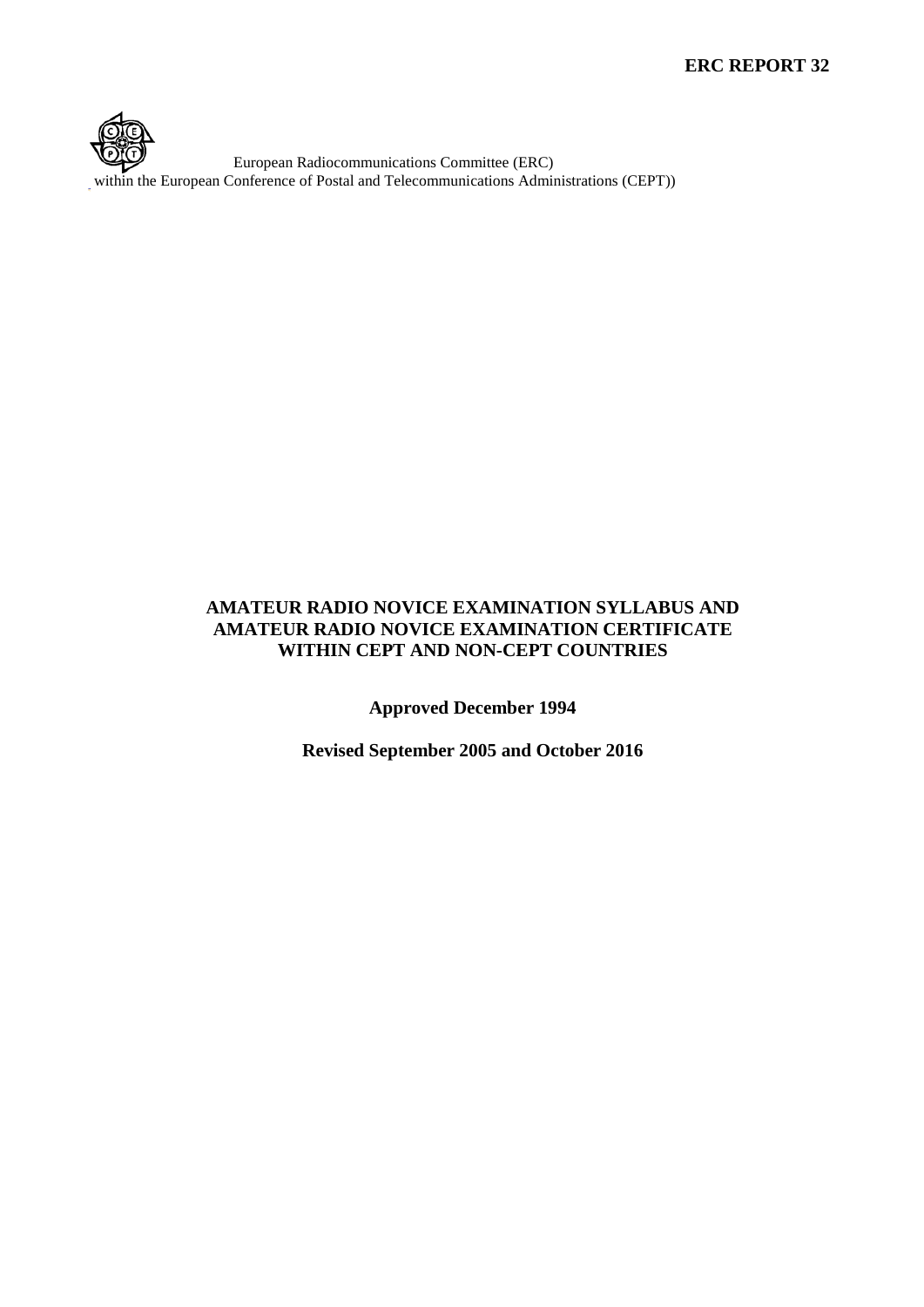#### **1 INTRODUCTION**

There are three different amateur radio licence levels described in the CEPT:

- 1. The CEPT Recommendation T/R 61-02 makes it possible for CEPT administrations to issue a Harmonised Amateur Radio Examination Certificate (HAREC). This Certificate shows proof of successfully passing an amateur radio examination that complies with the Examination Syllabus for HAREC. It facilitates the issuing of an individual licence to a radio amateur returning to his native country showing this document issued by a foreign CEPT Administration after passing an amateur radio examination in that foreign country.
- 2. Due to the high level standard of the technical theory of the HAREC examination syllabus, this ERC Report describes a medium-level examination with a lower standard than required under the Harmonised Amateur Radio Examination Certificate (HAREC), suitable for the amateur radio novice class licence. A reason to establish this ERC Report on this topic is the uncertainty of the establishing and/or the implementation of the novice class licence by several CEPT administrations.
- 3. ECC Report 89 describes a third level, the ENTRY-CLASS, a lowest level of examination syllabus and its administration.

#### **2 AMATEUR RADIO NOVICE EXAMINATION SYLLABUS**

The Amateur Radio Novice Class requires knowledge of essential main subjects as described in the examination syllabus in Annex 2 of this report and permits also the experience with anomalous propagation modes, digital transmission modes in combination with computer techniques, antenna experiments, home construction of equipment, and operating practice.

The amateur radio novice examination syllabus and the amateur radio novice examination certificate, given in this Report, could be used as a **guideline** for National administrations wishing to introduce a new or change the national amateur radio novice class licence.

Furthermore, each CEPT and NON-CEPT Administration may decide to recognise novice class licences granted by other administrations to allow holders of national amateur radio novice licences to obtain a similar class licence, based on this report. The national amateur radio novice examination syllabus should contain at least technical, operational and regulatory elements. Emphasis may be put on a practical examination together with operating practice as is usual on the amateur bands. The proposed amateur radio novice examination syllabus is shown in Annex 2.

This Report provides the amateur radio novice examination syllabus in support of ECC Recommendation (05)06 on the CEPT Novice Radio Amateur Licence. Any non-CEPT administration wishing to declare conformity with ECC Recommendation (05)06 can do so by providing a 'Statement of Conformity' (SOC)' as contained in Annex 5 of ECC Recommendation (05)06). The final approval for applications by non-CEPT administrations would still be subject to the agreement of CEPT administrations.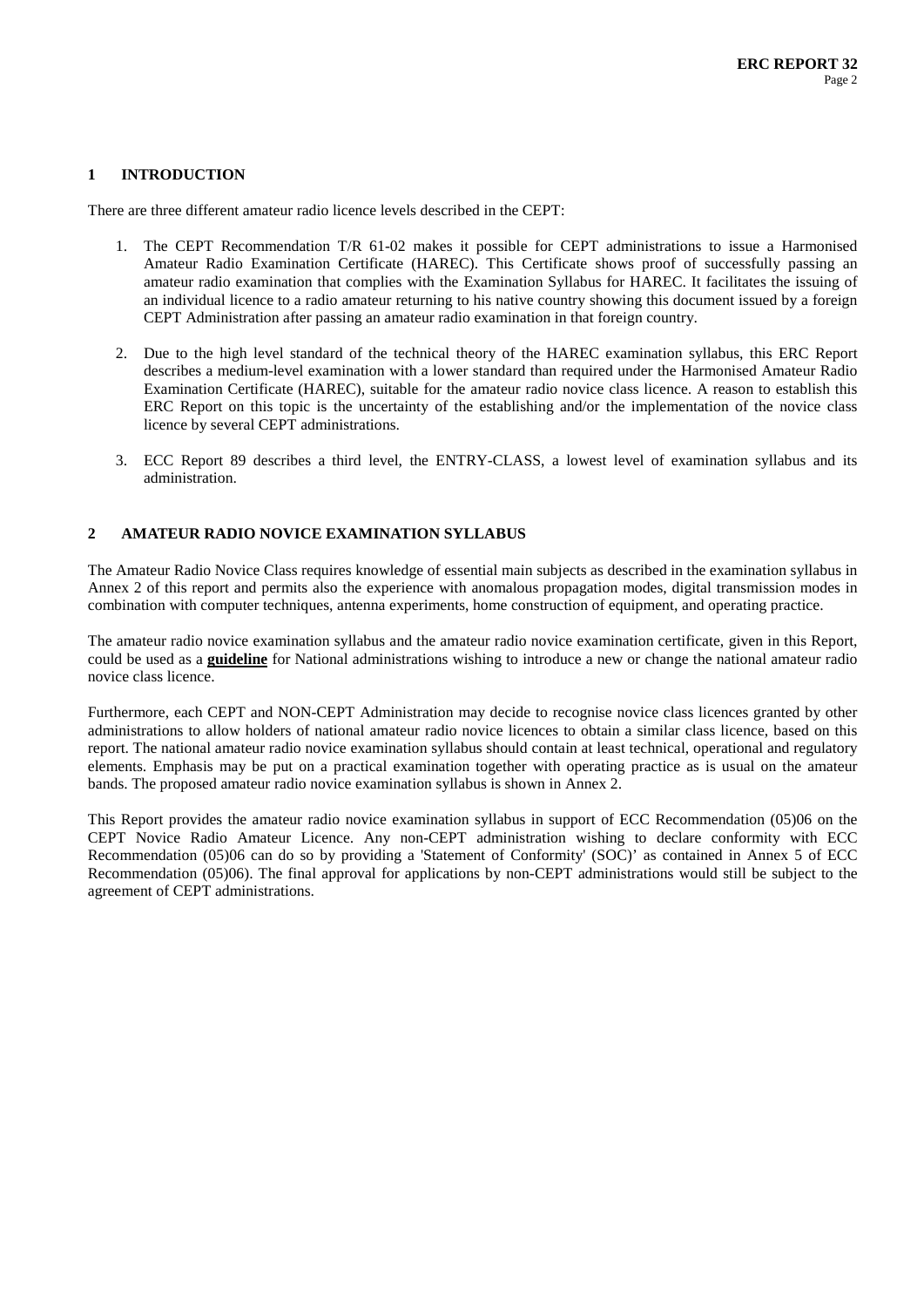#### **3 PROCEDURE FOR ISSUING AN AMATEUR RADIO NOVICE LICENCE AND EXAMINATION CERTIFICATE**

This ERC Report suggests a procedure for issuing an Amateur Radio Novice Examination Certificate (Annex 1), and the criteria for the National Novice Examination. Appropriate conditions for the Amateur Radio Novice Licence shall be at the discretion of National administrations.

#### **3.1 Issuing an Amateur Radio Novice Examination certificate**

An Amateur Radio Novice Examination Certificate may be issued by administrations to persons who have passed a national Novice examination that meets the criteria set out in paragraph 3.2 below.

#### **3.2 Criteria for national amateur radio novice examination**

The national amateur radio novice examination should cover the subjects that a radio amateur may counter in conducting tests with an amateur station and with its operation, and shall include at least:

> *Technical, operational and regulatory matters* (see the Novice Examination syllabus annex 2)

- a) TECHNICAL CONTENT
	- 1. Electrical, Electro-Magnetic and Radio Theory
	- 2. Components
	- 3. Circuits
	- 4. Receivers
	- 5. Transmitters
	- 6. Antennas and Transmission Lines
	- 7. Frequency spectrum and propagation
	- 8. Measurements
	- 9. Interference and Immunity
	- 10. Safety

#### b) NATIONAL AND INTERNATIONAL OPERATING RULES AND PROCEDURES

- 1. Phonetic Alphabet
- 2. Q-code (as far as radio amateur traffic is concerned)
- 3. Operational Abbreviations
- 4. Call signs
- 5. Operating competences
- c) NATIONAL AND INTERNATIONAL REGULATIONS RELEVANT TO THE AMATEUR RADIO AND AMATEUR RADIO SATELLITE SERVICE
	- 1. ITU Radio Regulations
	- 2. CEPT Regulations
	- 3. National laws, regulations and licence conditions

#### **3.3 The Amateur Radio Novice Examination Certificate**

The Amateur Radio Novice Examination Certificate should contain at least the following information in the language of the country of issue as well as in English, French and German:

- a) a statement to the effect that the holder has passed an examination, meeting the requirements for a CEPT novice examination level certificate
- b) the holder's name and date of birth
- d) the date of issue
- e) the issuing authority

This document may take the form as set out in Annex 1.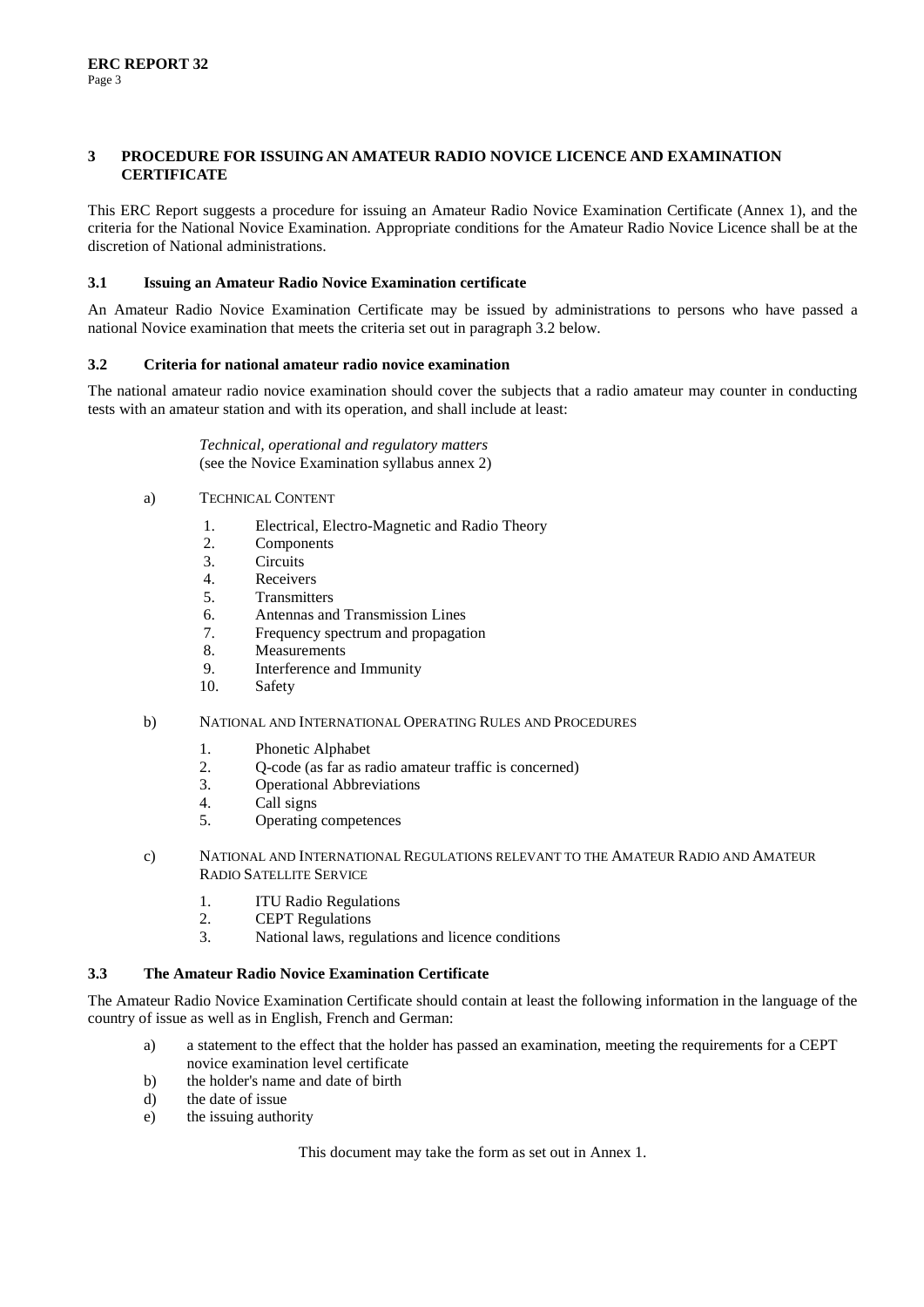#### **ANNEX 1**

#### **AMATEUR RADIO NOVICE EXAMINATION CERTIFICATE**

- 1. The issuing Administration or responsible issuing Authority \_\_\_\_\_ of the country \_\_\_\_\_ declares herewith that the holder of this certificate has successfully passed an amateur radio novice examination which fulfils the requirements laid down by the International Telecommunications Union (ITU). The passed examination corresponds to the examination described in ERC Report 32.
- 2. L'Administration ou l'Autorité compétente du pays certifie que le titulaire du présent certificat a réussi un examen de radioamateur conformément au règlement de l'Union Internationale des Télécommunications (UIT). L'épreuve en question correspond à l'examen décrit dans le rapport "ERC Report 32''
- 3. Die ausstellende Verwaltung oder zuständige Behörden \_\_\_\_\_ des Landes \_\_\_\_\_ erklärt hiermit, daß der Inhaber dieser Bescheinigung eine Amateurfunkprüfung erfolgreich abgelegt hat, welche den Erfordernissen entspricht, wie sie von der Internationalen Fernmeldeunion (ITU) festgelegt sind. Die abgelegte Prüfung entspricht der im ERC Report 32 beschriebenen Prüfung.
- 4. Officials requiring information about this certificate should address their enquiries to the issuing national Authority or the issuing Administration as indicated above.
- 5. Les autorités officielles désirant des informations sur ce document devront adresser leurs demandes à l'Autorité nationale compétente mentionnée ci-dessous.
- 6. Behörden, die Auskünfte über diese Bescheinigung erhalten möchten, sollten ihre Anfragen an die genannte ausstellende nationale Behörde oder die ausstellende Verwaltung richten.
- 7. Address/Adresse/Anschrift

Telephone/Téléphone/Telefon: \_\_\_\_\_\_\_\_\_\_\_\_\_\_\_\_\_\_\_\_\_\_\_\_\_\_\_\_\_\_\_ Telex/Téléx/Telex: Telefax/Téléfax/Telefax: \_\_\_\_\_\_\_\_\_\_\_\_\_\_\_\_\_\_\_\_\_\_\_\_\_\_\_\_\_\_\_\_\_\_\_

\_\_\_\_\_\_\_\_\_\_\_\_\_\_\_\_\_\_\_\_\_\_\_\_\_\_\_\_\_\_\_\_\_\_\_\_\_\_\_\_\_\_\_\_\_\_\_\_\_\_\_\_\_\_\_

Signature Official stamp<br>
Signature Cachet official stamp<br>
Cachet official Signature Cachet officiel<br>
Unterschrift Context of Cachet officiel<br>
Offizieller Sten Offizieller Stempel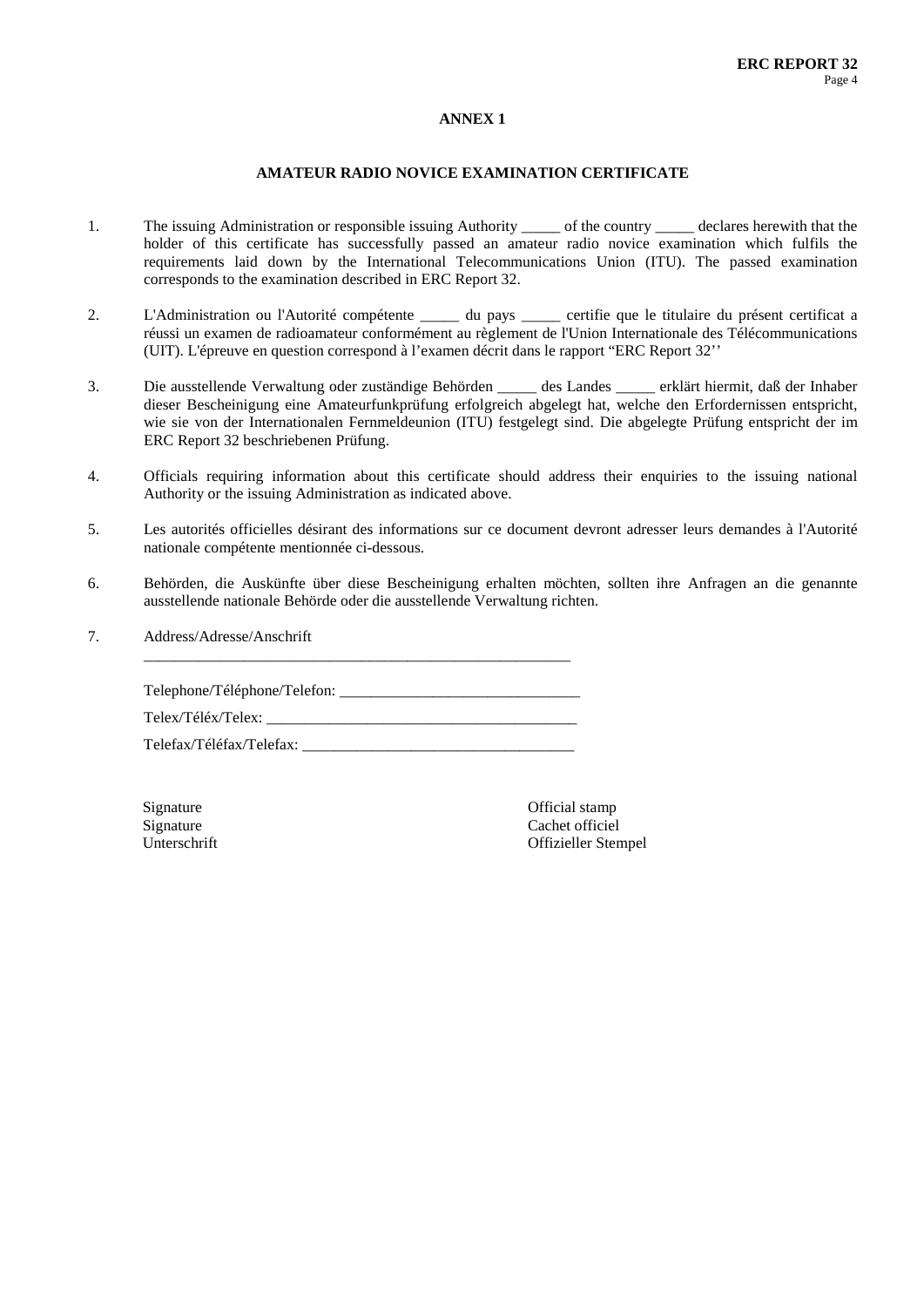## **ANNEX 2**

### **EXAMINATION SYLLABUS FOR AMATEUR RADIO NOVICE EXAMINATION LEVEL**

#### **INTRODUCTION**

This syllabus has been produced for the **guidance** of administrations so that they may prepare their national amateur radio examinations for the amateur radio novice examination Certificate.

The purpose of the examination is to set a reasonable (or sufficient) level of starting (or intermediate) knowledge required for candidate radio amateurs wishing to obtain a license for operating in a limited way on amateur stations.

The scope of the examination is limited to subjects relevant to tests and experiments with amateur stations conducted by radio amateurs. These include circuits and their diagrams; questions may relate to circuits using both integrated circuits and discreet components.

- a) Where *quantities* are referred to, candidates should know the *units* in which these quantities are expressed, as well as the generally used multiples and sub-multiples of these units.
- b) Candidates must be familiar with the compound of the symbols.
- c) Candidates must know the following mathematical concepts and operations: - adding, subtracting, multiplying and dividing;
	- fractions;
	- squaring;
	- square roots.
- d) Candidates must be familiar with the formulae used in this syllabus and be able to transpose them.

#### **SYLLABUS STRUCTURE**

#### **a) TECHNICAL CONTENT**

- 1. ELECTRICAL, ELECTRO-MAGNETIC AND RADIO THEORY
	- 1.1 Conductivity<br>1.2 Sources (of e
	- Sources (of electricity)
	- 1.3 Radio Waves
	- 1.4 Audio and digital signals
	- 1.5 Modulated signals
	- 1.6 Power

## 2. COMPONENTS<br>2.1 Resistor

- 2.1 Resistor<br>2.2 Capacito
- Capacitor
- 2.3 Coil
- 2.4 Transformers application and use
- 2.5 Diode
- 2.6 Transistor
- 2.7 Tuned circuits
- 3. CIRCUITS
	- 3.1 Filters
- 4. RECEIVERS
	- 4.1 Types<br>4.2 Block
		- Block diagrams
	- 4.3 Operation and function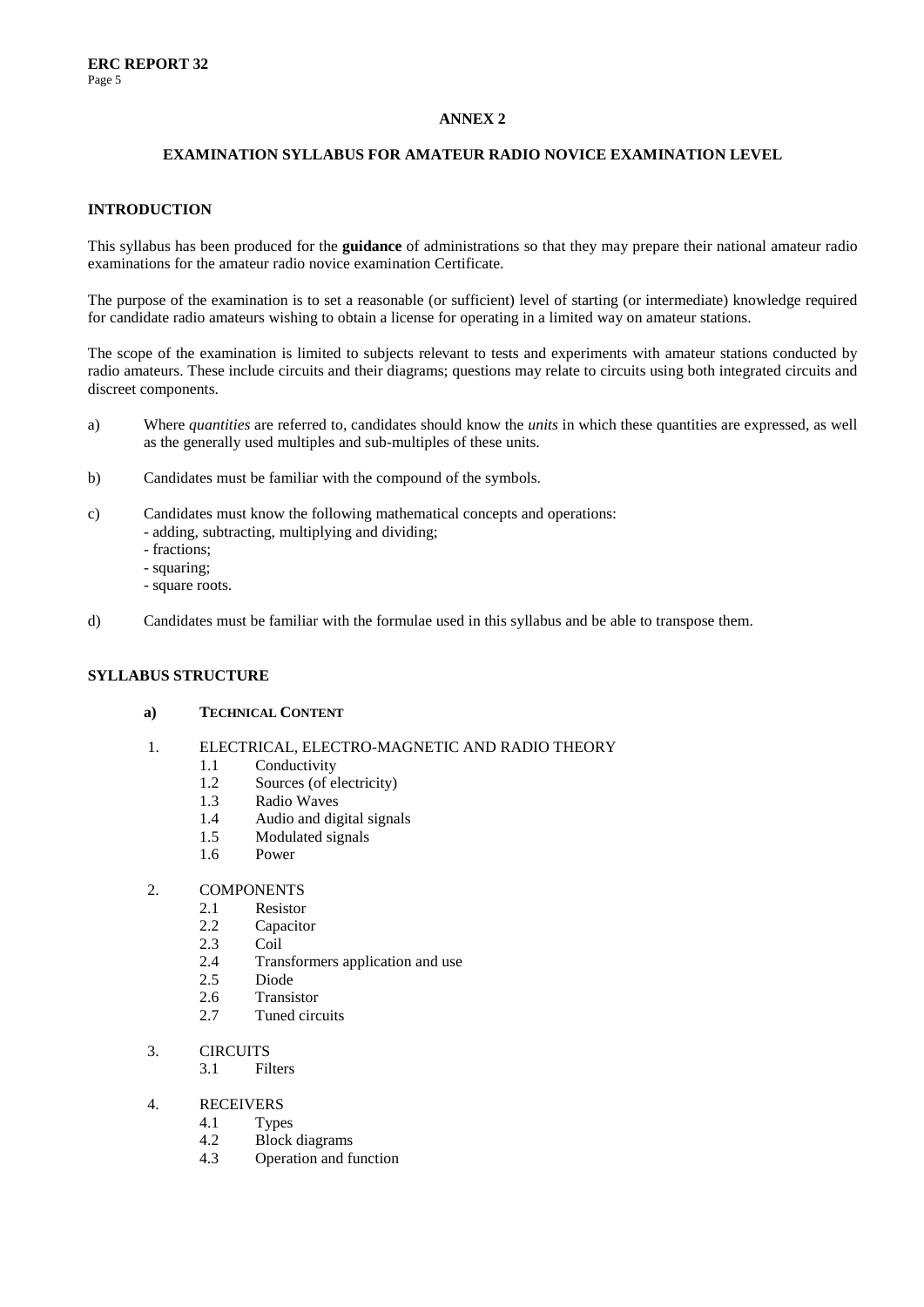#### 5. TRANSMITTERS

- 5.1 Block diagrams<br>5.2 Operation and fu
- Operation and functions
- 5.3 Transmitter characteristics

### 6. ANTENNAS AND TRANSMISSION LINES

- 6.1 Antenna types (physical construction, directional properties and polarisation only)
- 6.2 Methods of feeding antenna<br>6.3 Matching
- Matching

## 7. FREQUENCY SPECTRUM AND PROPAGATION

## 8. MEASUREMENTS

- 8.1 Making measurements<br>8.2 Measuring instruments
- Measuring instruments

## 9. INTERFERENCE AND IMMUNITY

- 9.1 Interference in electronic equipment
- 9.2 Cause of interference in electronic equipment
- 9.3 Measures against interference
- 10. SAFETY
	- 10.1 The human body<br>10.2 Mains nower sun
	- Mains power supply
	- 10.3 Dangers<br>10.4 Lightnin
	- Lightning

### b) NATIONAL AND INTERNATIONAL OPERATING RULES AND PROCEDURES

- 1. Phonetic alphabet
- 2. Q-Code<br>3. Operation
- 3. Operational Abbreviations as used in the Amateur Service
- Call signs
- 5. Operating competences
- c) NATIONAL AND INTERNATIONAL REGULATIONS RELEVANT TO THE AMATEUR RADIO AND AMATEUR RADIO SATELLITE SERVICE
	- 1. ITU Radio Regulations<br>2. CEPT Regulations
	- **CEPT Regulations**
	- 3. National laws, Regulations and Licence Conditions

#### **SYLLABUS IN DETAIL**

**a) TECHNICAL CONTENT**

## **CHAPTER 1**

## **1. ELECTRICAL, ELECTRO-MAGNETIC AND RADIO THEORY**

- 1.1 Conductivity
	- Conductor, semiconductor and insulator.
	- Current, voltage and resistance.
	- The units ampere, volt and ohm.
	- Ohm's Law  $(E=I.R)$ .
	- Electric power (P=E.I).
	- The unit watt.
- 1.2 Sources (of electricity)
	- Battery and mains.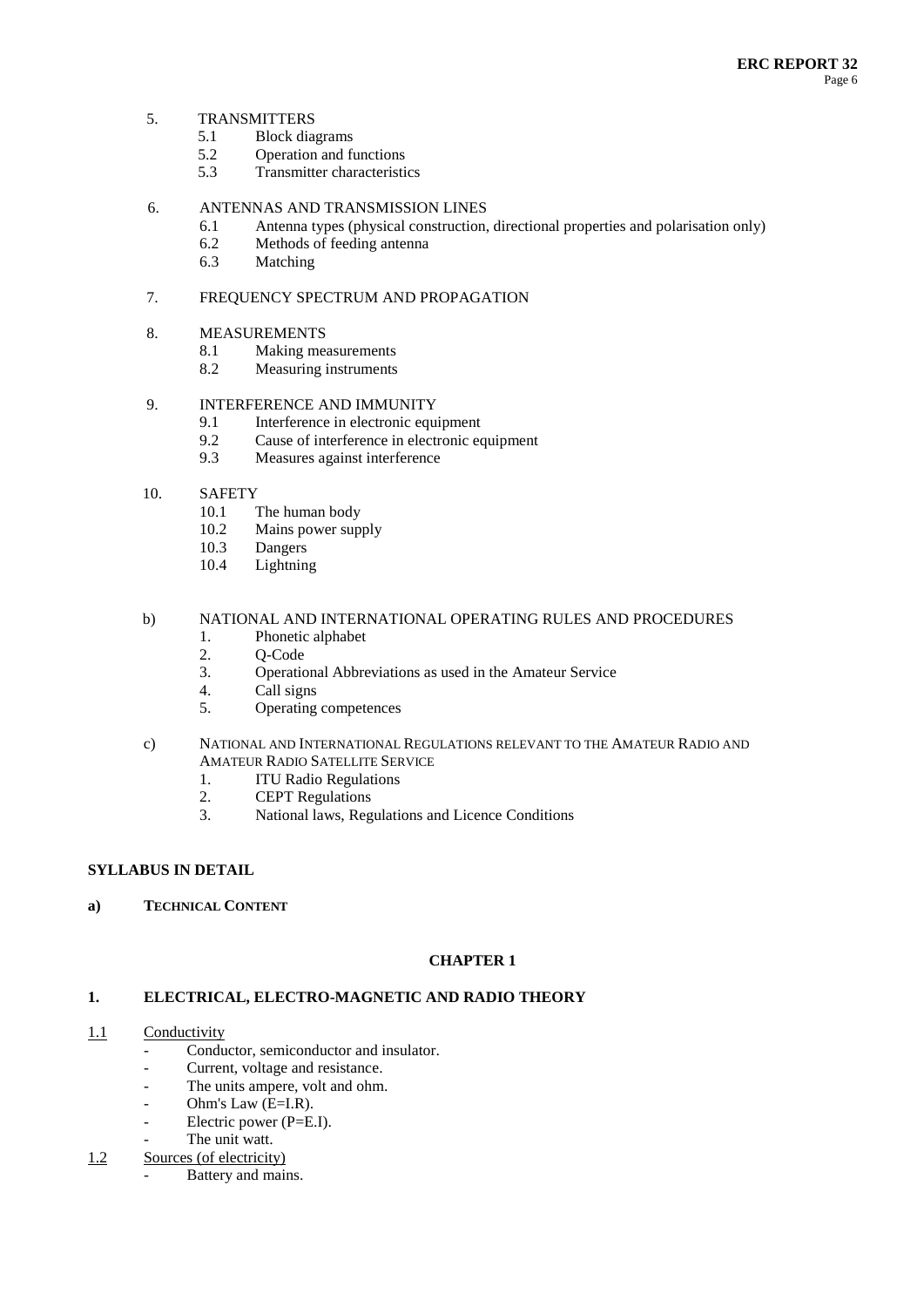#### 1.3 Radio Waves

- Radio waves as electromagnetic waves.
- Propagation velocity and its relation with frequency and wavelength  $(n = f \times l)$
- Polarisation.
- Frequency.
- The unit hertz.

#### 1.4 Audio and digital signals

- Audio signals.
- Digital signal,

## 1.5 Modulated signals

Advantages and disadvantages of:

- Amplitude modulation.
- Single-sideband modulation.
- Frequency modulation.
- Carrier, sidebands and bandwidth.

### 1.6 Power

DC-input power and RF-output power.

## **CHAPTER 2**

## **2. COMPONENTS**

## 2.1 Resistor

- Resistance.
- The unit ohm.
- Power dissipation.
- Colour code.
- Resistors in series and parallel.

## 2.2 Capacitor

- Capacitance.
- The unit farad.
- Use of fixed and variable capacitors: air, mica, plastic, ceramic and electrolytic capacitors.
- Capacitors in parallel.

## 2.3 Coil

The unit henry.

## 2.4 Transformers application and use

- Transformers (application).

## 2.5 Diode

- Use and application of diodes: rectifier diode, zener diode.

## 2.6 Transistor

Know that a transistor can be used as amplifier or oscillator.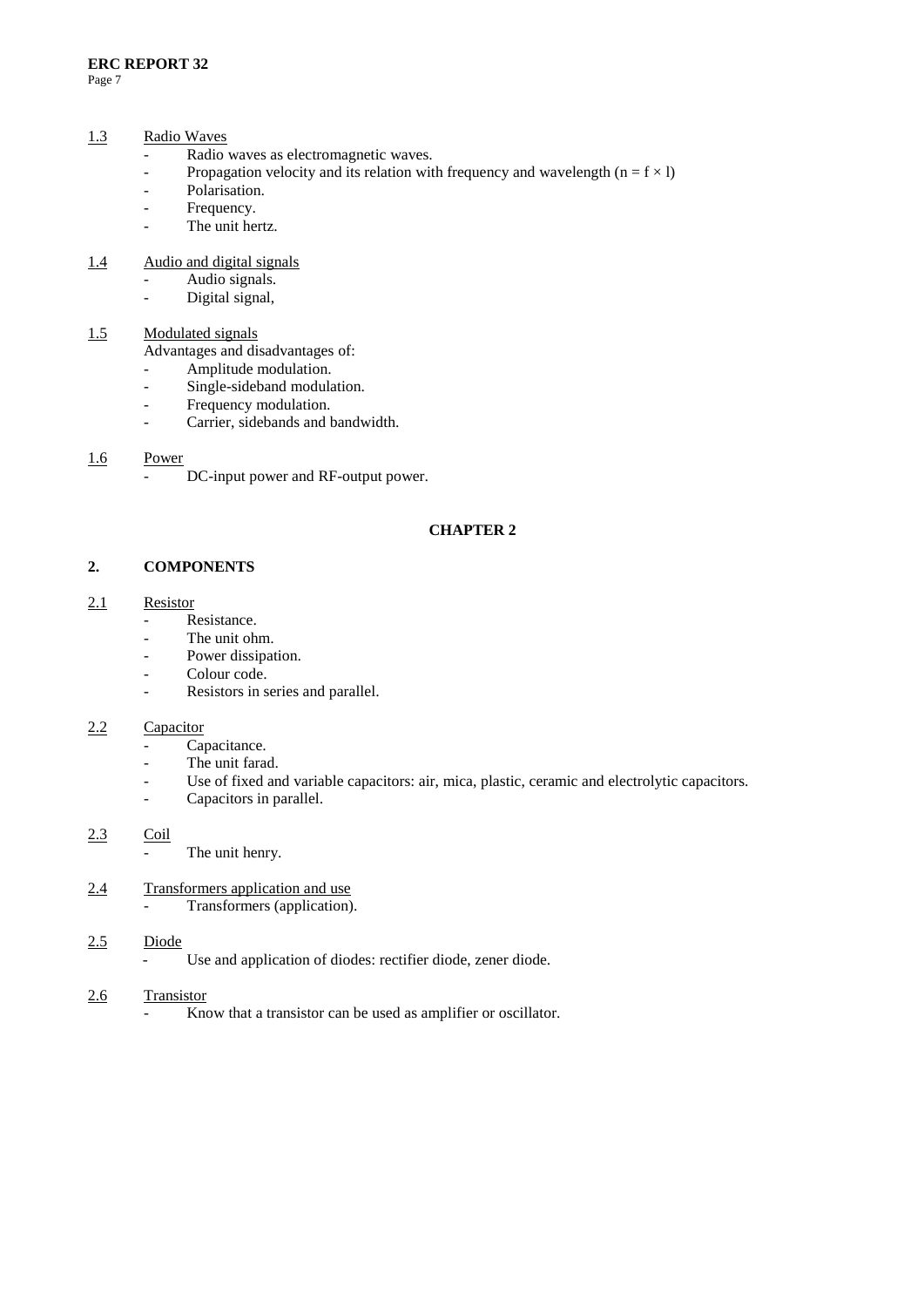#### **CHAPTER 3**

## **3. CIRCUITS**

- 3.1 Filters
	- Low-pass, high-pass, band-pass and band-stop filters use and application only. Series-tuned and paralleltuned circuits (functions only).

#### **CHAPTER 4**

### **4. RECEIVERS**

## 4.1 Types

- Single superheterodyne receiver.
- Straight or t.r.f receivers.

## 4.2 Block diagrams

- CW receiver (A1A).
- AM receiver (A3E).
- SSB receiver (J3E).
- FM receiver (F3E).

#### 4.3 Operation and function of the following stages (Block diagram treatment only)

- HF amplifier.
- Oscillator (fixed and variable).
- Mixer.
- Intermediate frequency amplifier.
- Detector.
- Beat frequency oscillator (BFO).
- LF amplifier.
- Power supply.
- Squelch (purpose only).

#### **CHAPTER 5**

## **5. TRANSMITTERS**

- 5.1 Block diagrams
	- CW transmitter (A1A).
	- SSB transmitter (J3E).
	- FM transmitter (F3E).

#### 5.2 Operation and functions of the following stages (Block diagram treatment only)

- Mixer.
- Oscillator (crystal and VFO).
- Buffer.
- Driver.
- Frequency multiplier.
- Power amplifier.
- Output filter (pi-filter).
- Frequency modulator.
- SSB modulator.
- Power supply.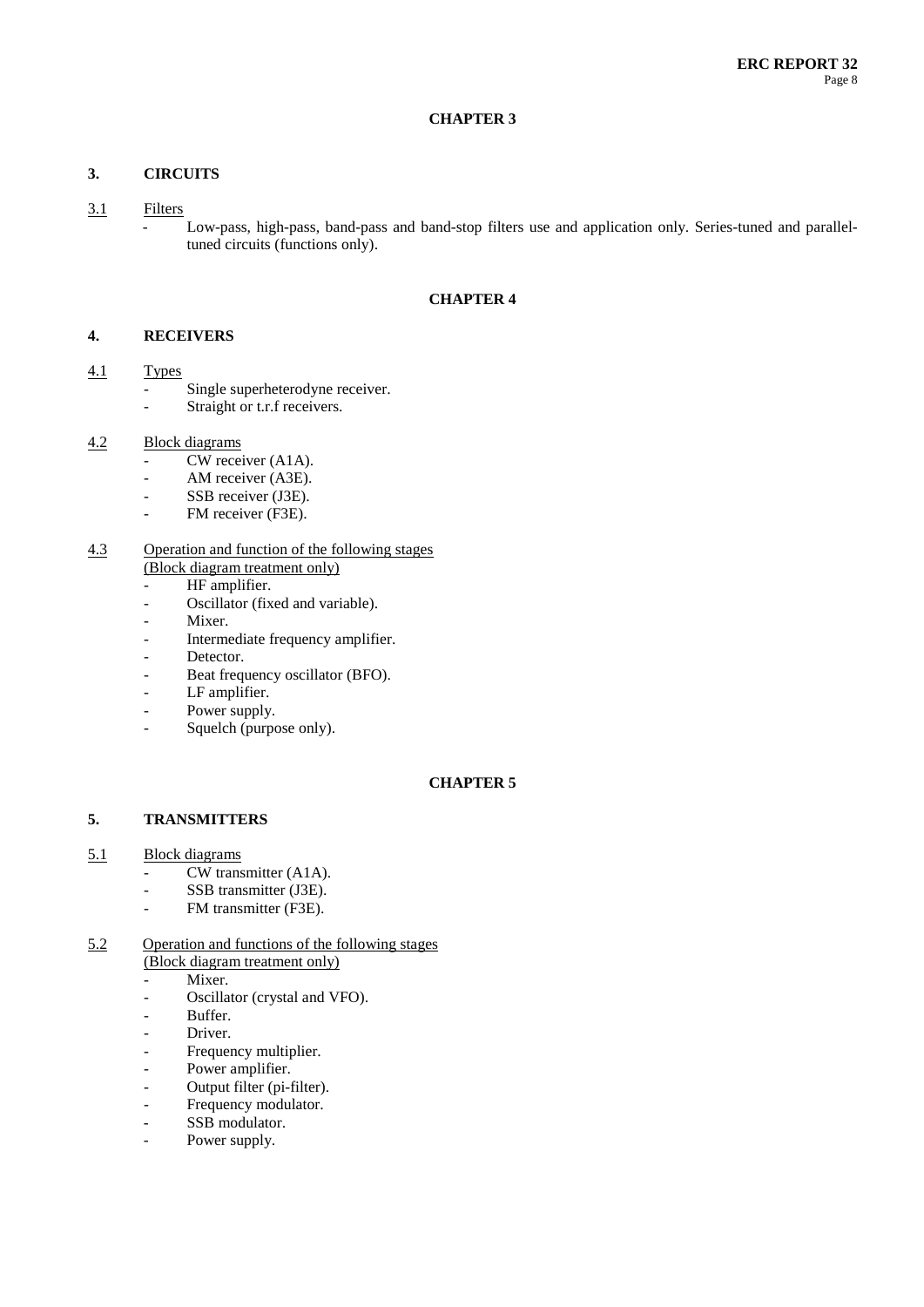#### 5.3 Transmitter characteristics (simple description)

- Frequency stability.
- RF-bandwidth.
- Sidebands.
- Output power.
- Spurious, harmonics.

#### **CHAPTER 6**

#### **6. ANTENNAS AND TRANSMISSION LINES**

- 6.1 Antenna types (physical construction, directional properties and polarisation only)
	- Centre fed half-wave antenna.
	- End fed antenna.
	- Quarter-wave vertical antenna (ground plane).
	- Antenna with parasitic elements (Yagi).
	- Radiated power [ERP, EIRP]
- 6.2 Methods of feeding antenna
	- Coaxial cable and twin feeder:
	- Advantages and disadvantages;
	- Construction and use.

## 6.3 Matching

Antenna tuning units (purpose only).

#### **CHAPTER 7**

## **7. FREQUENCY SPECTRUM AND PROPAGATION (simple description only)**

- Ionospheric layers.
- The effect of the ionospheric layers on HF propagation.
- Fading.
- Troposphere.
- The effect of the weather conditions on VHF/UHF propagation.
- Sunspot cycle and effect on communication.
- HF, VHF, UHF ranges.

#### **CHAPTER 8**

#### **8. MEASUREMENTS**

#### 8.1 Making measurements

Measurement of:

- DC and AC voltage.
- DC and AC current.
- Resistance.
- DC and RF power.
- Frequency.

#### 8.2 Measuring instruments

Making measurements using:

- Multi-range meter (digital and analog).
- Standing Wave Ratio meter.
- Absorption wavemeter.
- Dummy load.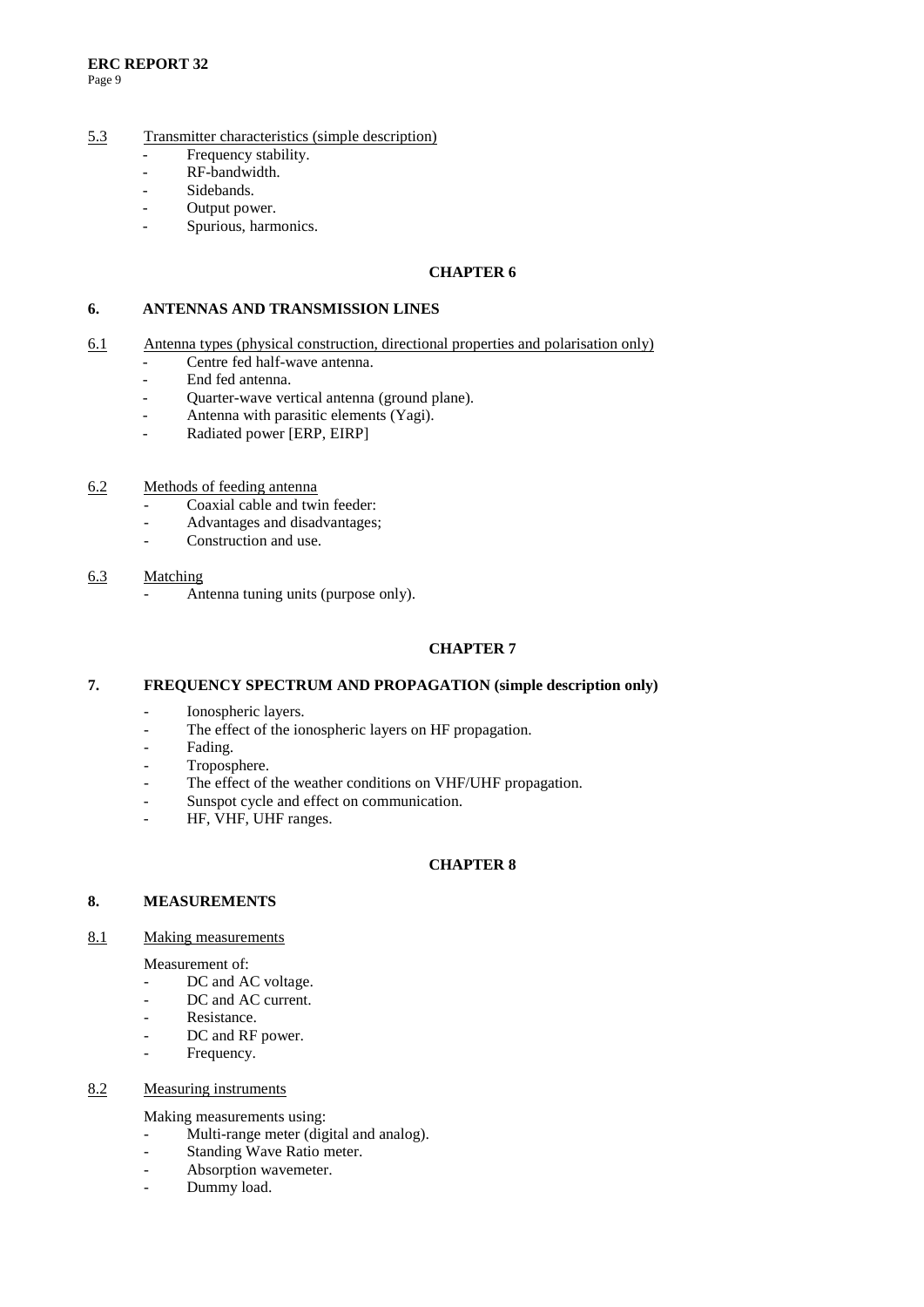#### **CHAPTER 9**

#### **9. INTERFERENCE AND IMMUNITY**

- 9.1 Interference in electronic equipment
	- Interference with the desired signal TV, VHF and broadcasting.<br>Interference with audio systems
	- Interference with audio systems.
- 9.2 Cause of interference in electronic equipment
	- Spurious radiation of the transmitter (parasitic radiation, harmonics).
	- Undesired influence on the equipment:
	- via the receiver antenna input;
	- via other routes (mains, speaker and connecting leads);
	- by direct radiation.

#### 9.3 Measures against interference

Measures to prevent and minimise interference:

- Filtering at the amateur station.
- Filtering at the interfered apparatus.
- Decoupling.
- Shielding.
- Separation of transmitting and TV antennas.
- Avoid use of end-fed antenna.
- Minimum power.
- Good RF earth.
- Social effects (good relation with neighbours).

#### **CHAPTER 10**

#### **10. SAFETY**

#### 10.1 The human body

- The consequences of electrical shock.
- Precaution against electrical shock.

#### 10.2 Mains power supply

- Difference between line, neutral and earth (colour code).
- Importance of good ground connections.
- Quick and slow fuses, values of fuses.

## 10.3 Dangers

- High voltages.
- Charged capacitors.

## 10.4 Lightning

- Danger.
- Protection.
- Grounding of equipment.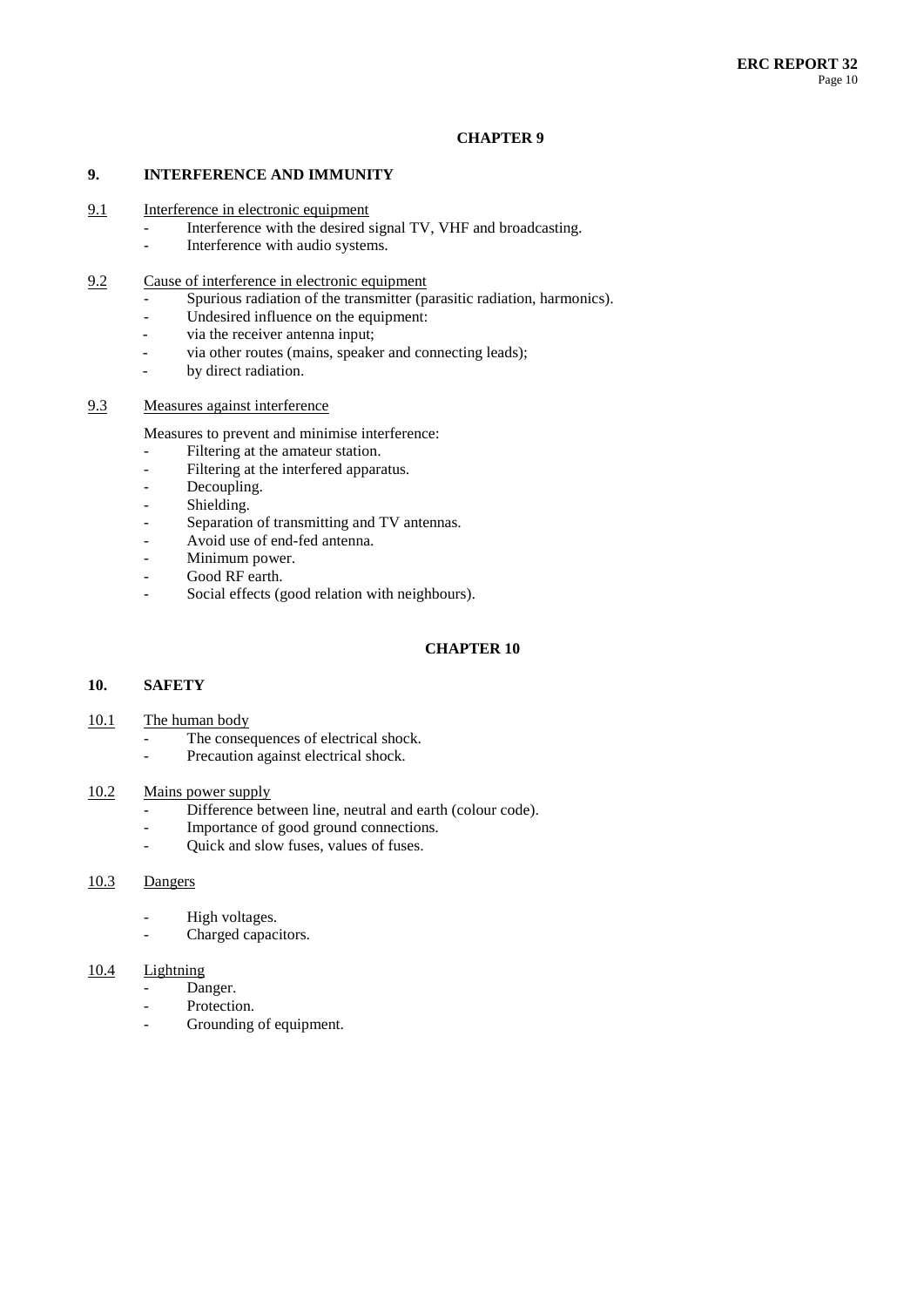#### **b) NATIONAL AND INTERNATIONAL OPERATING RULES AND PROCEDURES**

#### **CHAPTER 1**

#### **1. PHONETIC ALPHABET**

| $J =$ Juliet   | $S = Sierra$  |
|----------------|---------------|
| $K =$ Kilo     | $T = Tango$   |
| $L = Lima$     | $U = Uniform$ |
| $M = Mike$     | $V = Victor$  |
| $N = November$ | $W = Whiskev$ |
| $Q = Oscar$    | $X = X-ray$   |
| $P = Papa$     | $Y =$ Yankee  |
| $Q =$ Quebec   | $Z = Z$ ulu   |
| $R =$ Romeo    |               |
|                |               |

#### **CHAPTER 2**

#### **2. Q-CODE**

| Code       | <i><u><b>Ouestion</b></u></i>                                                          | Answer                                           |
|------------|----------------------------------------------------------------------------------------|--------------------------------------------------|
| QRK        | What is the readability of my signals?                                                 | The readability of your signals is               |
| QRM        | Are you being interfered with?                                                         | I am being interfered with                       |
| QRN        | Are you troubled by static?                                                            | I am troubled by static                          |
| QRO        | Shall I increase transmitter power?                                                    | Increase transmitter power                       |
| QRP        | Shall I decrease transmitter power?                                                    | Decrease transmitter power                       |
| QRS        | Shall I send more slowly?                                                              | Send more slowly                                 |
| QRT        | Shall I stop sending?                                                                  | Stop sending                                     |
| QRZ        | Who is calling me?                                                                     | You are being called by                          |
| QRV        | Are you ready?                                                                         | I am ready                                       |
| QSB        | Are my signals fading?                                                                 | Your signals are fading.                         |
| QSL        | Can you acknowledge                                                                    | I am acknowledging receipt.                      |
|            | receipt?                                                                               |                                                  |
| QSO        | Can you communicate with  direct?                                                      | I can communicate  direct                        |
| QSY        | Shall I change to transmission on another fre-                                         |                                                  |
|            | quency?                                                                                | Change transmission to another frequency.        |
| QRX        | When will you call again?                                                              | I will call you again at  hours on  kHz (or MHz) |
|            |                                                                                        | My position is  latitude,  longitude             |
| <b>QTH</b> | What is your position in latitude and longitude (or according to any other indication) |                                                  |
|            |                                                                                        |                                                  |

## **CHAPTER 3**

# **3. OPERATIONAL ABBREVIATIONS AS USED IN THE AMATEUR SERVICE**<br>BK Signal used to interrupt a transmission in progress

- BK Signal used to interrupt a transmission in progress<br>CQ General call to all stations
- CQ General call to all stations<br>CW Continuous wave

(or according to any other indication)?

- CW Continuous wave<br>DE From, used to sep
- DE From, used to separate the call sign of the station called from that of the calling station K Invitation to transmit Invitation to transmit
- MSG Message
- PSE Please<br>R Receiv
- Received
- RX Receiver
- TX Transmitter<br>UR Your
- Your